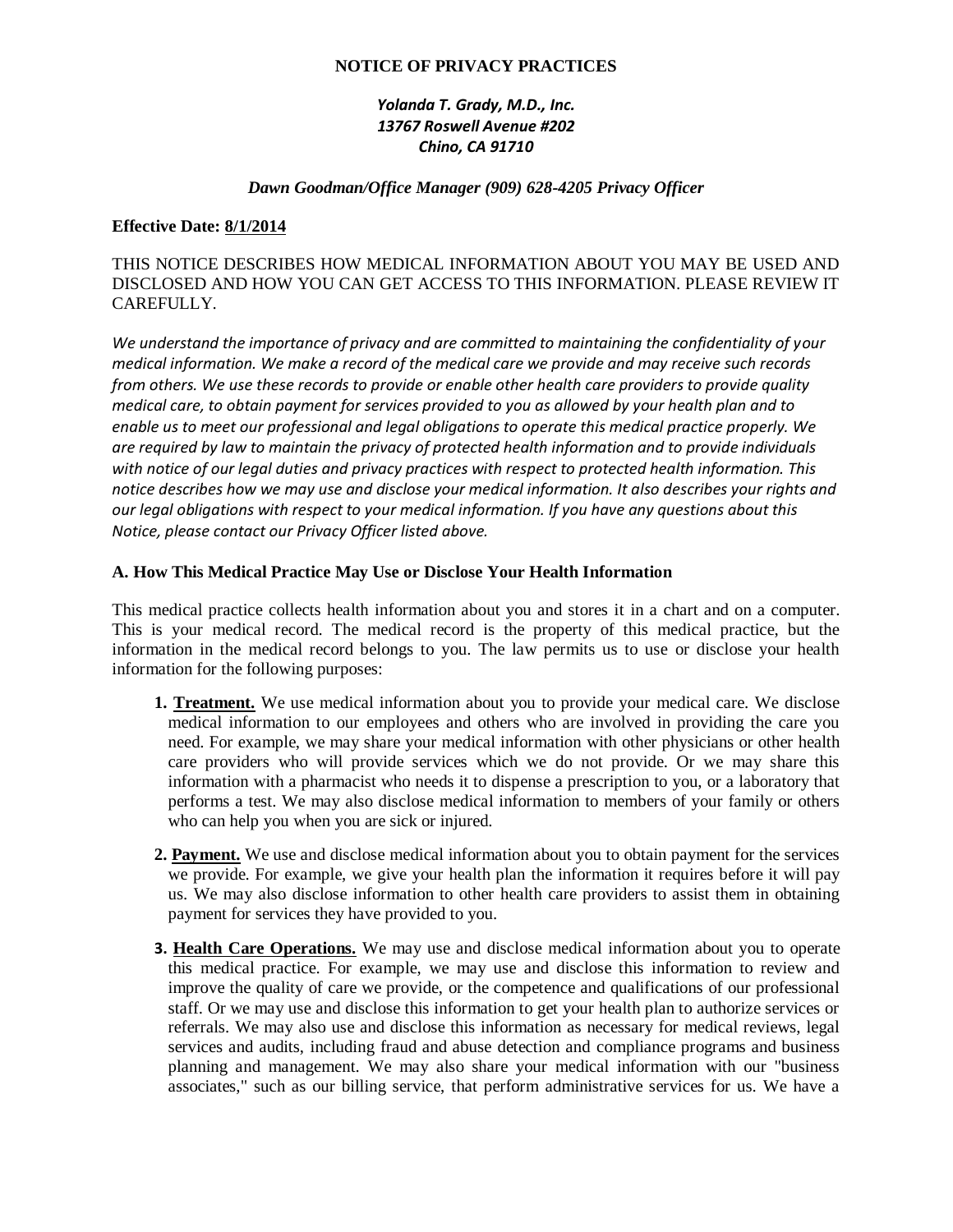written contract with each of these business associates that contains terms requiring them to protect the confidentiality and security of your medical information. Although federal law does not protect health information which is disclosed to someone other than another healthcare provider, health plan, healthcare clearinghouse, or one of their business associates, California law prohibits all recipients of healthcare information from further disclosing it except as specifically required or permitted by law. We may also share your information with other health care providers, health care clearinghouses or health plans that have a relationship with you, when they request this information to help them with their quality assessment and improvement activities, their patient-safety activities, their population- based efforts to improve health or reduce health care costs, protocol development, case management or care coordination activities, their review of competence, qualifications and performance of health care professionals, their training programs, their accreditation, certification or licensing activities, their activities related to contracts of health insurance or health benefits, or their health care fraud and abuse detection and compliance efforts. We may also share medical information about you with the other health care providers, health care clearinghouses and health plans that participate with us in "organized health care arrangements" (OHCAs) for any of the OHCAs' health care operations. OHCAs include hospitals, physician organizations, health plans, and other entities which collectively provide health care services. A listing of the OHCAs we participate in is available from the Privacy Official.

- **4. Appointment Reminders**. We may use and disclose medical information to contact and remind you about appointments. If you are not home, we may leave this information on your answering machine or in a message left with the person answering the phone.
- **5. Sign In Sheet.** We may use and disclose medical information about you by having you sign in when you arrive at our office. We may also call out your name when we are ready to see you.
- **6. Notification and Communication with Family**. We may disclose your health information to notify or assist in notifying a family member, your personal representative or another person responsible for your care about your location, your general condition or, unless you have instructed us otherwise, in the event of your death. In the event of a disaster, we may disclose information to a relief organization so that they may coordinate these notification efforts. We may also disclose information to someone who is involved with your care or helps pay for your care. If you are able and available to agree or object, we will give you the opportunity to object prior to making these disclosures, although we may disclose this information in a disaster even over your objection if we believe it is necessary to respond to the emergency circumstances. If you are unable or unavailable to agree or object, our health professionals will use their best judgment in communication with your family and others.
- **7. Marketing**. Provided we do not receive any payment for making these communications, we may contact you to encourage you to purchase or use products or services related to your treatment, case management or care coordination, or to direct or recommend other treatments, therapies, health care providers or settings of care that may be of interest to you. We may similarly describe products or services provided by this practice and tell you which health plans we participate in, We may receive financial compensation to talk with you face-to-face, to provide you with small promotional gifts, or to cover our cost of reminding you to take and refill your medication or otherwise communicate about a drug or biologic that is currently prescribed for you, but only if you either: (1) have a chronic and seriously debilitating or life-threatening condition and the communication is made to educate or advise you about treatment options and otherwise maintain adherence to a prescribed course of treatment, or (2) you are a current health plan enrollee and the communication is limited to the availability of more cost-effective pharmaceuticals. If we make these communications while you have a chronic and seriously debilitating or life threatening condition, we will provide notice of the following in at least 14-point type: (1) the fact and source of the remuneration; and (2) your right to opt-out of future remunerated communications by calling the communicator's toll-free number. We will not otherwise use or disclose your medical information for marketing purposes or accept any payment for other marketing communications without your prior written authorization. The authorization will disclose whether we receive any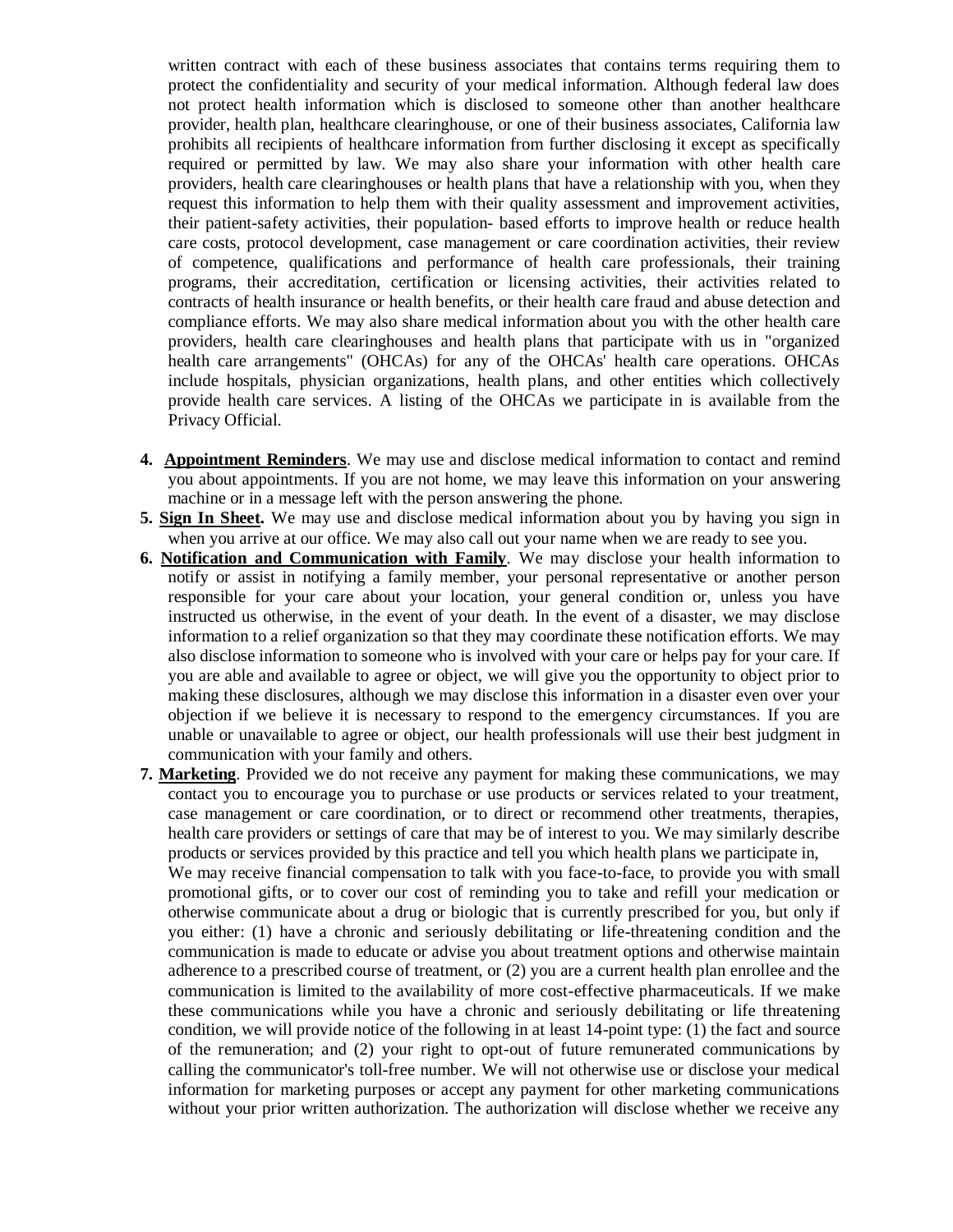financial compensation for any marketing activity you authorize, and we will stop any future marketing activity to the extent you revoke that authorization.

- **8. Sale of Health Information**. We will not sell your health information without your prior written authorization. The authorization will disclose that we will receive compensation for your health information if you authorize us to sell it, and we will stop any future sales of your information to the extent that you revoke that authorization.
- **9. Required by Law**. As required by law, we will use and disclose your health information, but we will limit our use or disclosure to the relevant requirements of the law. When the law requires us to report abuse, neglect or domestic violence, or respond to judicial or administrative proceedings, or to law enforcement officials, we will further comply with the requirement set forth below concerning those activities.
- **10. Public Health.** We may, and are sometimes required by law to disclose your health information to public health authorities for purposes related to: preventing or controlling disease, injury or disability; reporting child, elder or dependent adult abuse or neglect; reporting domestic violence; reporting to the Food and Drug Administration problems with products and reactions to medications; and reporting disease or infection exposure. When we report suspected elder or dependent adult abuse or domestic violence, we will inform you or your personal representative promptly unless in our best professional judgment, we believe the notification would place you at risk of serious harm or would require informing a personal representative we believe is responsible for the abuse or harm.
- **11. Health Oversight Activities**. We may, and are sometimes required by law to disclose your health information to health oversight agencies during the course of audits, investigations, inspections, licensure and other proceedings, subject to the limitations imposed by federal and California law.
- **12. Judicial and Administrative Proceedings**. We may, and are sometimes required by law, to disclose your health information in the course of any administrative or judicial proceeding to the extent expressly authorized by a court or administrative order. We may also disclose information about you in response to a subpoena, discovery request or other lawful process if reasonable efforts have been made to notify you of the request and you have not objected, or if your objections have been resolved by a court or administrative order.
- **13. Law Enforcement**. We may, and are sometimes required by law, to disclose your health information to a law enforcement official for purposes such as identifying of locating a suspect, fugitive, material witness or missing person, complying with a court order, warrant, grand jury subpoena and other law enforcement purposes.
- **14. Coroners**. We may, and are often required by law, to disclose your health information to coroners in connection with their investigations of deaths.
- **15. Organ or Tissue Donation**. We may disclose your health information to organizations involved in procuring, banking or transplanting organs and tissues.
- **16. Public Safety**. We may, and are sometimes required by law, to disclose your health information to appropriate persons in order to prevent or lessen a serious and imminent threat to the health or safety of a particular person or the general public.
- **17. Proof of Immunization**. We will disclose proof of immunization to a school where the law requires the school to have such information prior to admitting a student if you have agree to the disclosure on behalf of yourself or your dependent.
- **18. Specialized Government Functions**. We may disclose your health information for military or national security purposes or to correctional institutions or law enforcement officers that have you in their lawful custody.
- **19. Worker's Compensation**. We may disclose your health information as necessary to comply with worker's compensation laws. For example, to the extent your care is covered by workers' compensation, we will make periodic reports to your employer about your condition. We are also required by law to report cases of occupational injury or occupational illness to the employer or workers' compensation insurer.
- **20. Change of Ownership**. In the event that this medical practice is sold or merged with another organization, your health information/record will become the property of the new owner, although you will maintain the right to request that copies of your health information be transferred to another physician or medical group.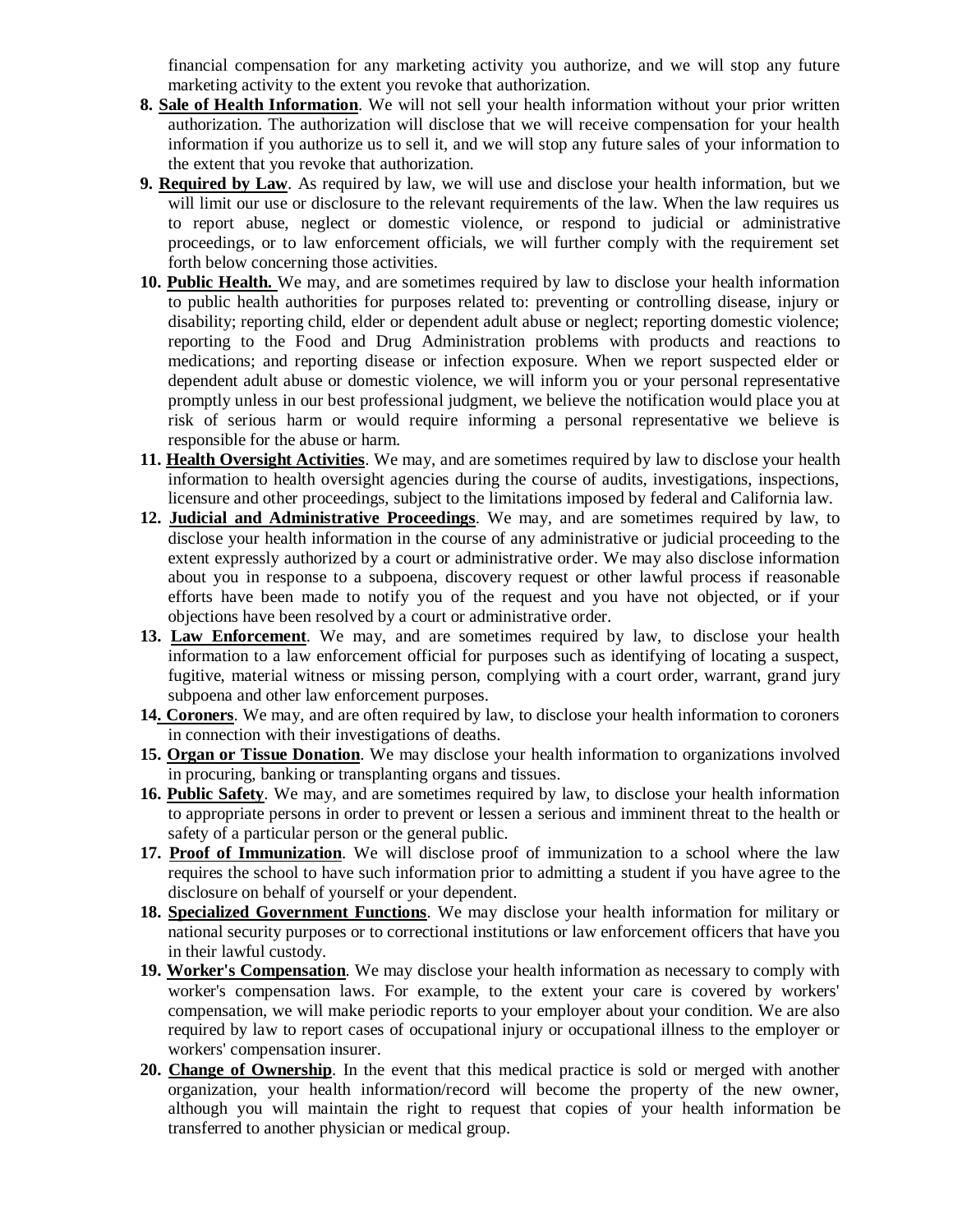- **21. Breach Notification**. In the case of a breach of unsecured protected health information, we will notify you as required by law. If you have provided us with a current email address, we may use email to communicate information related to the breach. In some circumstances our business associate may provide the notification. We may also provide notification by other methods as appropriate
- **22. Psychotherapy Notes**. We will not use or disclose your psychotherapy notes without your prior written authorization except for the following: (1) your treatment, (2) for training our staff, students and other trainees, (3) to defend ourselves if you sue us or bring some other legal proceeding, (4) if the law requires us to disclose the information to you or the Secretary of HHS or for some other reason, (5) in response to health oversight activities concerning your psychotherapist, (6) to avert a serious threat to health or safety, or (7) to the coroner or medical examiner after you die. To the extent you revoke an authorization to use or disclose your psychotherapy notes, we will stop using or disclosing these notes.

# **B. When This Medical Practice May Not Use or Disclose Your Health Information**

Except as described in this Notice of Privacy Practices, this medical practice will, consistent with its legal obligations, not use or disclose health information which identifies you without your written authorization. If you do authorize this medical practice to use or disclose your health information for another purpose, you may revoke your authorization in writing at any time.

# **C. Your Health Information Rights**

**1. Right to Request Special Privacy Protections**. You have the right to request restrictions on certain uses and disclosures of your health information by a written request specifying what information you want to limit, and what limitations on our use or disclosure of that information you wish to have imposed. If you tell us not to disclose information to your commercial health plan concerning health care items or services for which you paid for in full out-of-pocket, we will abide by your request, unless we must disclose the information for treatment or legal reasons. We reserve the right to accept or reject any other request, and will notify you of our decision.

**2. Right to Request Confidential Communications**. You have the right to request that you receive your health information in a specific way or at a specific location. For example, you may ask that we send information to a particular email account or to your work address. We will comply with all reasonable requests submitted in writing which specify how or where you wish to receive these communications.

**3. Right to Inspect and Copy**. You have the right to inspect and copy your health information, with limited exceptions. To access your medical information, you must submit a written request detailing what information you want access to, whether you want to inspect it or get a copy of it, and if you want a copy, your preferred form and format. We will provide copies in your requested form and format if it is readily producible, or we will provide you with an alternative format you find acceptable, or if we can't agree and we maintain the record in an electronic format, your choice of a readable electronic or hardcopy format. We will also send a copy to another person you designate in writing. We will charge a reasonable fee which covers our costs for labor, supplies, postage, and if requested and agreed to in advance, the cost of preparing an explanation or summary, as allowed by federal and California law. We may deny your request under limited circumstances. If we deny your request to access your child's records or the records of an incapacitated adult you are representing because we believe allowing access would be reasonably likely to cause substantial harm to the patient, you will have a right to appeal our decision. If we deny your request to access your psychotherapy notes, you will have the right to have them transferred to another mental health professional.

**4. Right to Amend or Supplement**. You have a right to request that we amend your health information that you believe is incorrect or incomplete. You must make a request to amend in writing, and include the reasons you believe the information is inaccurate or incomplete. We are not required to change your health information, and will provide you with information about this medical practice's denial and how you can disagree with the denial. We may deny your request if we do not have the information, if we did not create the information (unless the person or entity that created the information is no longer available to make the amendment), if you would not be permitted to inspect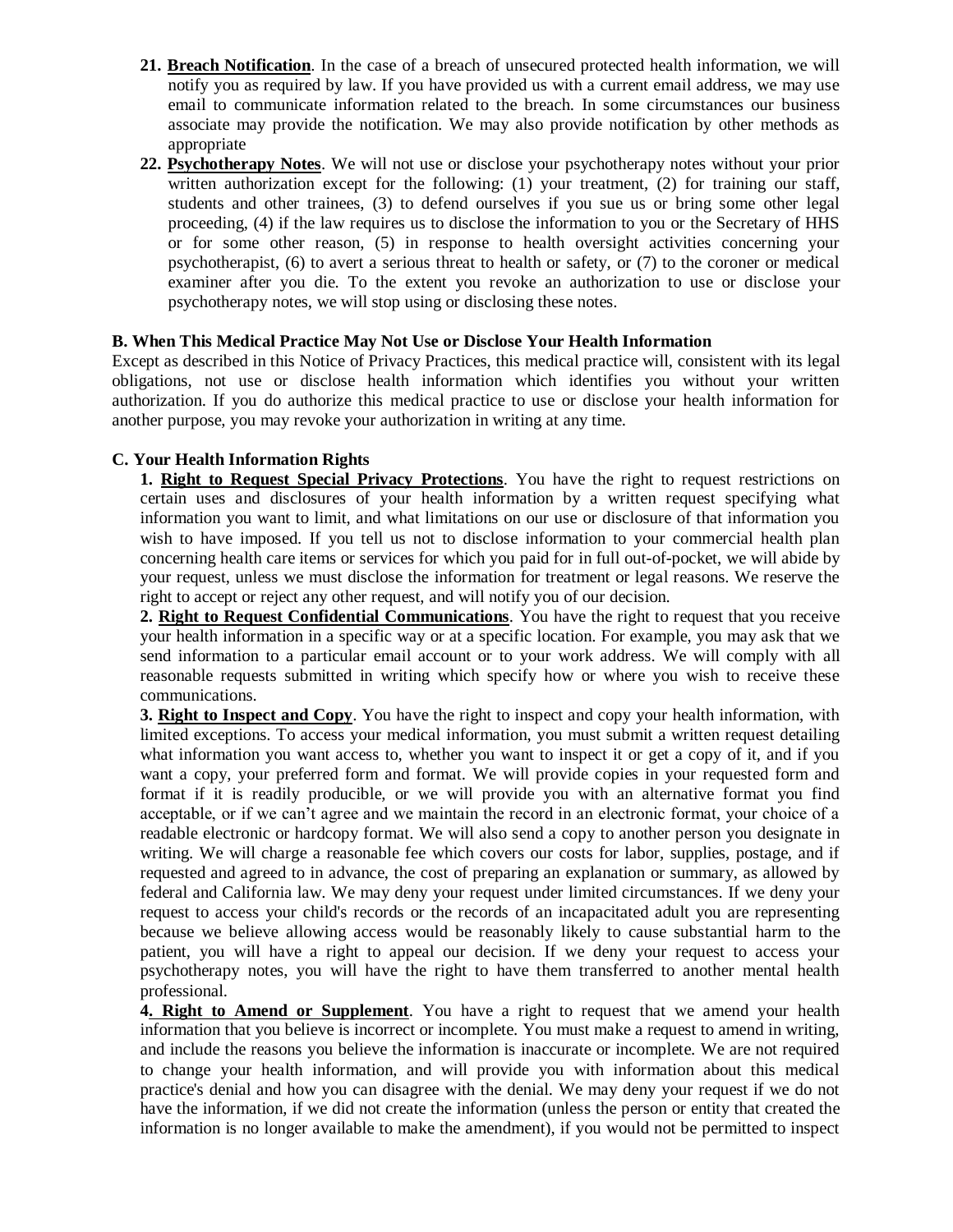or copy the information at issue, or if the information is accurate and complete as is. If we deny your request, you may submit a written statement of your disagreement with that decision, and we may, in turn, prepare a written rebuttal. You also have the right to request that we add to your record a statement of up to 250 words concerning anything in the record you believe to be incomplete or incorrect. All information related to any request to amend or supplement will be maintained and disclosed in conjunction with any subsequent disclosure of the disputed information.

**5. Right to an Accounting of Disclosures**. You have a right to receive an accounting of disclosures of your health information made by this medical practice, except that this medical practice does not have to account for the disclosures provided to you or pursuant to your written authorization, or as described in paragraphs 1 (treatment), 2 (payment), 3 (health care operations), 6 (notification and communication with family) and 18 (specialized government functions) of Section A of this Notice of Privacy Practices or disclosures for purposes of research or public health which exclude direct patient identifiers, or which are incident to a use or disclosure otherwise permitted or authorized by law, or the disclosures to a health oversight agency or law enforcement official to the extent this medical practice has received notice from that agency or official that providing this accounting would be reasonably likely to impede their activities.

**6.** You have a right to notice of our legal duties and privacy practices with respect to your health information, including a right to a paper copy of this Notice of Privacy Practices, even if you have previously requested its receipt by email.

If you would like to have a more detailed explanation of these rights or if you would like to exercise one or more of these rights, contact our Privacy Officer listed at the top of this Notice of Privacy Practices.

### **D. Changes to this Notice of Privacy Practices**

We reserve the right to amend our privacy practices and the terms of this Notice of Privacy Practices at any time in the future. Until such amendment is made, we are required by law to comply with this Notice. After an amendment is made, the revised Notice of Privacy Protections will apply to all protected health information that we maintain, regardless of when it was created or received. We will keep a copy of the current notice posted in our reception area, and a copy will be available at each appointment. We will also post the current notice on our website.

#### **E. Complaints**

Complaints about this Notice of Privacy Practices or how this medical practice handles your health information should be directed to our Privacy Officer listed at the top of this Notice of Privacy Practices.

If you are not satisfied with the manner in which this office handles a complaint, you may submit a formal complaint to:

Region IX Office for Civil Rights U.S. Department of Health & Human Services 90 7th Street, Suite 4-100 San Francisco, CA 94103 (415) 437-8310; (415) 437-8311 (TDD) (415) 437-8329 FAX [OCRMail@hhs.gov](mailto:OCRMail@hhs.gov)

The complaint form may be found at www.hhs.gov/ocr/privacy/hipaa/complaints/hipcomplaint.pdf. You will not be penalized in any way for filing a complaint.